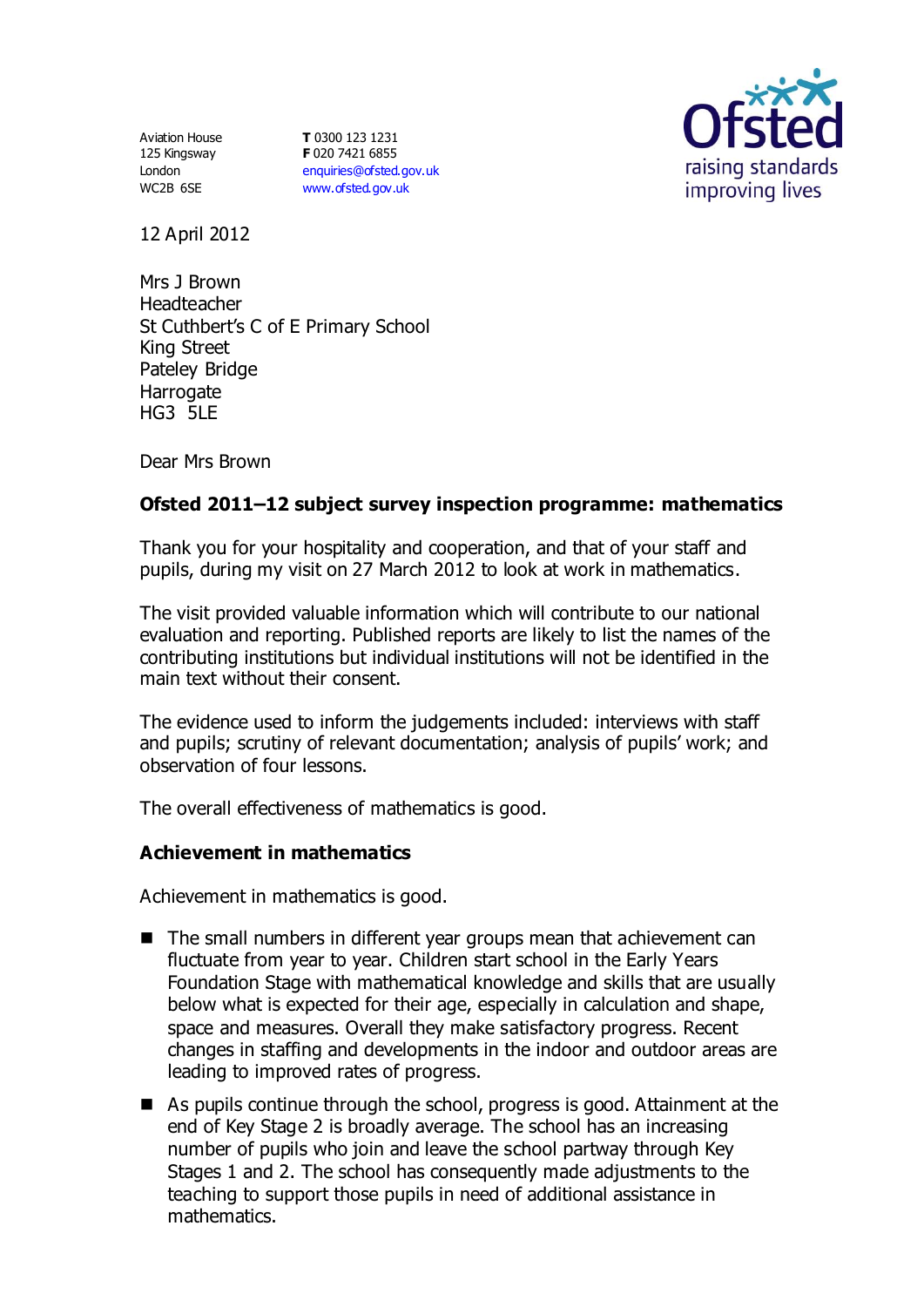- The school provides good-quality support for pupils with disabilities and those with special educational needs, enabling them to make good progress.
- $\blacksquare$  Pupils say that they enjoy mathematical lessons because they are often practical. Problem solving is a regular feature, although pupils do not get enough opportunities to solve real-life problems and to use the school's outdoor area for mathematics. Pupils' attitudes to work and their behaviour are good. Pupils work well in pairs and when collaborating in a group. They are confident to challenge each other, for example when Year 6 pupils were discussing the probability of climbing some local rocks after school.

### **Quality of teaching in mathematics**

The quality of teaching in mathematics is good.

- Well-planned activities in the Early Years Foundation Stage make effective use of the indoor and outdoor spaces to give children good opportunities to practise their early mathematical skills. As well as initiating their own activities, children enjoy focused time with adults. For example, they concentrate when the teacher finds different lengths of ribbon in a box and begin to use appropriate vocabulary, such as 'longer than' or 'shorter than'. They use different units of measurement to make accurate comparisons.
- Teaching is good. The most effective teaching makes good use of pupils working in pairs. Pupils know what they are expected to learn. Teachers use questioning effectively to draw out ideas and evaluate pupils' learning but, occasionally, questions are not challenging enough to deepen pupils' mathematical understanding. Teachers' monitoring of activities, to check the understanding of groups or individual pupils, is effective and provides opportunities to clarify any misconceptions. Teachers' planning is generally good but occasionally lacks sufficient challenge for pupils who could aspire to the higher levels.
- $\blacksquare$  Teaching assistants are a valued part of the team and work skilfully alongside teachers. They make sure that individuals and groups of pupils, particularly those needing support, have the help they require.

#### **Quality of the curriculum in mathematics**

The quality of the curriculum in mathematics is good.

■ The school adapts the Primary National Strategy framework to plan for mixed-age classes and pupils' interests. Mathematics is taught discretely as a subject and, following a curriculum review, pupils now have plenty of opportunities to develop and consolidate their skills through practical activities across other subjects. The positive impact is feeding through school and recent assessment data indicate that more pupils are making good and outstanding progress.